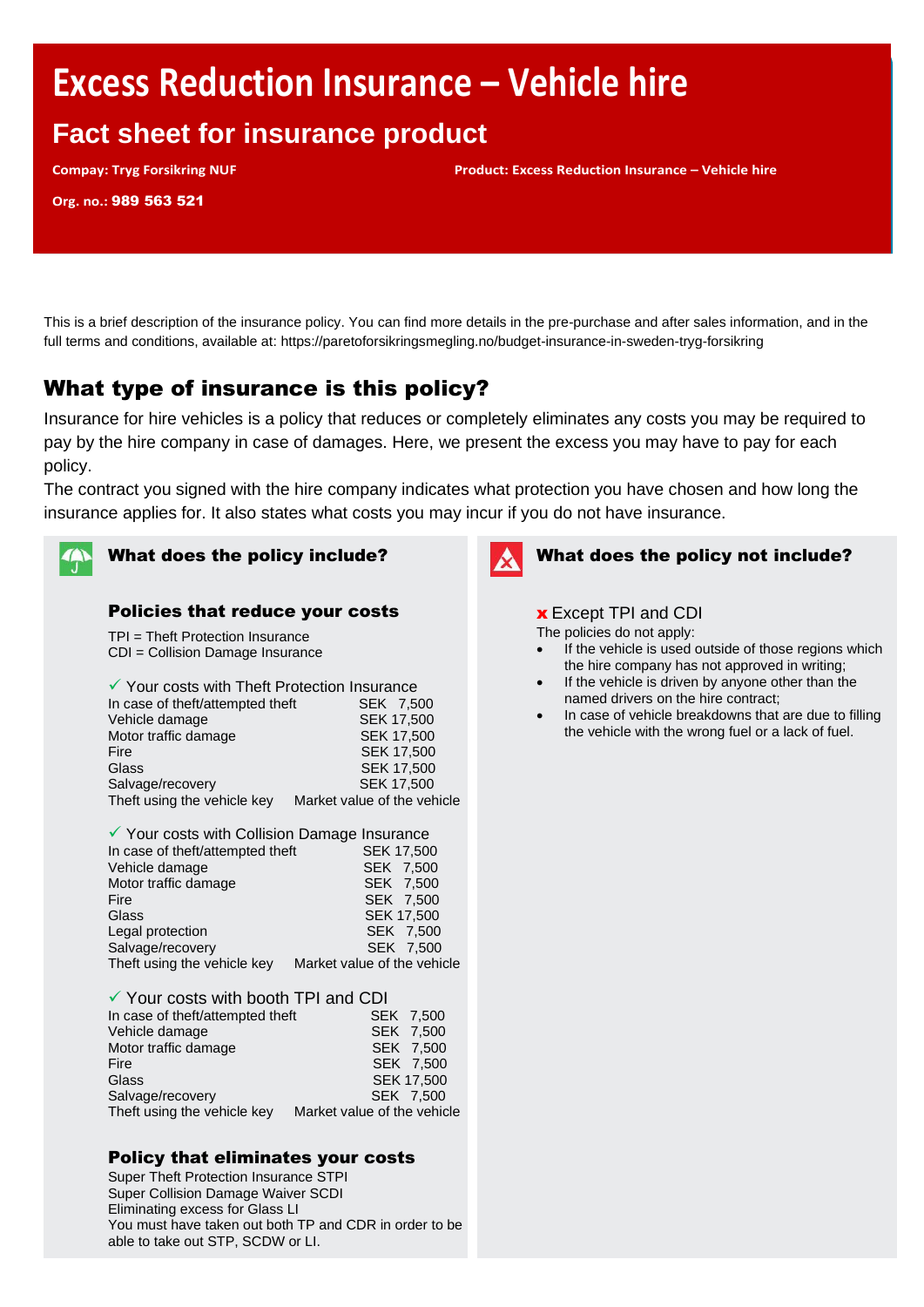#### ✓ Your costs with Super Theft Protection

| In case of theft/attempted theft | <b>SFK</b>                  |
|----------------------------------|-----------------------------|
| Vehicle damage                   | SEK 7.500                   |
| Motor traffic damage             | SEK 7,500                   |
| Fire                             | SEK 7.500                   |
| Glass                            | <b>SEK 17.500</b>           |
| Salvage/recovery                 | SEK 7.500                   |
| Theft using the vehicle key      | Market value of the vehicle |

| ✔ Your costs with Super Collision Damage |                             |  |
|------------------------------------------|-----------------------------|--|
| In case of theft/attempted theft         | SEK 7,500                   |  |
| Vehicle damage                           | <b>SEK</b>                  |  |
| Motor traffic damage                     | <b>SEK</b>                  |  |
| Fire                                     | <b>SEK</b>                  |  |
| Glass                                    | <b>SEK 17,500</b>           |  |
| Salvage/recovery                         | <b>SEK</b>                  |  |
| Theft using the vehicle key              | Market value of the vehicle |  |

#### ✓ Your costs with Super Theft Protection and Super Damage Collision

| <b>OUPUL DAITING OUTSION</b>     |                             |                   |
|----------------------------------|-----------------------------|-------------------|
| In case of theft/attempted theft | <b>SEK</b>                  | 0                 |
| Vehicle damage                   | <b>SEK</b>                  | 0                 |
| Motor traffic damage             | <b>SEK</b>                  | 0                 |
| Fire                             | <b>SEK</b>                  | O                 |
| Glass                            |                             | <b>SEK 17,500</b> |
| Salvage/recovery                 | <b>SFK</b>                  |                   |
| Theft using the vehicle key      | Market value of the vehicle |                   |
|                                  |                             |                   |

| $\checkmark$ Your costs with LI (glass) |            |  |
|-----------------------------------------|------------|--|
| In case of glass-damage                 | <b>SEK</b> |  |

## ✓ Your costs with STP, SCDW and LI

| In case of theft/attempted theft | <b>SEK</b>                  | $\Omega$ |
|----------------------------------|-----------------------------|----------|
| Vehicle damage                   | <b>SEK</b>                  | 0        |
| Motor traffic damage             | <b>SEK</b>                  |          |
| Fire                             | <b>SEK</b>                  |          |
| Glass                            | <b>SEK</b>                  |          |
| Salvage/recovery                 | <b>SFK</b>                  |          |
| Theft using the vehicle key      | Market value of the vehicle |          |

#### **Extra protection for yourself, your passengers and your belongings**

In addition to the policies mentioned above, you can also take out Personal Accident Insurance (PAI) or Super Personal Accident Insurance (SPA). This policy is comprised of three components:

✓ Accident insurance Disability compensation up to SEK 500,000<br>Compensation in case of death SEK 100,000 Compensation in case of death

 $\checkmark$  Sudden damages to vehicle interior

 $\checkmark$  Transport of personal possessions from the car to your home in the event of an accident

✓ Super PAI Theft of property from hire car up to SEK 10,000

## x Except STPI, SCDI and LI

- This policy does not apply:
	- If the vehicle is used outside of those regions which the hire company has not approved in writing;
- If the vehicle is driven by anyone other than the named drivers on the hire contract;
- In case of vehicle breakdowns that are due to filling the vehicle with the wrong fuel or a lack of fuel.
- The excess for light goods vehicles up to 3.5 tonnes cannot be eliminated. The excess is instead reduced to SEK 2,500.

**x** Damages to vehicle interior Not covered:

• Damages caused by animals or smoking.

# Are there any restrictions to what the insurance covers?

! You will not receive any compensation if your car suffers damages while driving in an enclosed competition area or on a public road under competition-like conditions. For example, street racing.

You will not receive any compensation for damages to the car that are suffered when driving on frozen lakes or bodies of water

unless such is an ice road which the Swedish Transport Administration (Trafikverket) is responsible for.